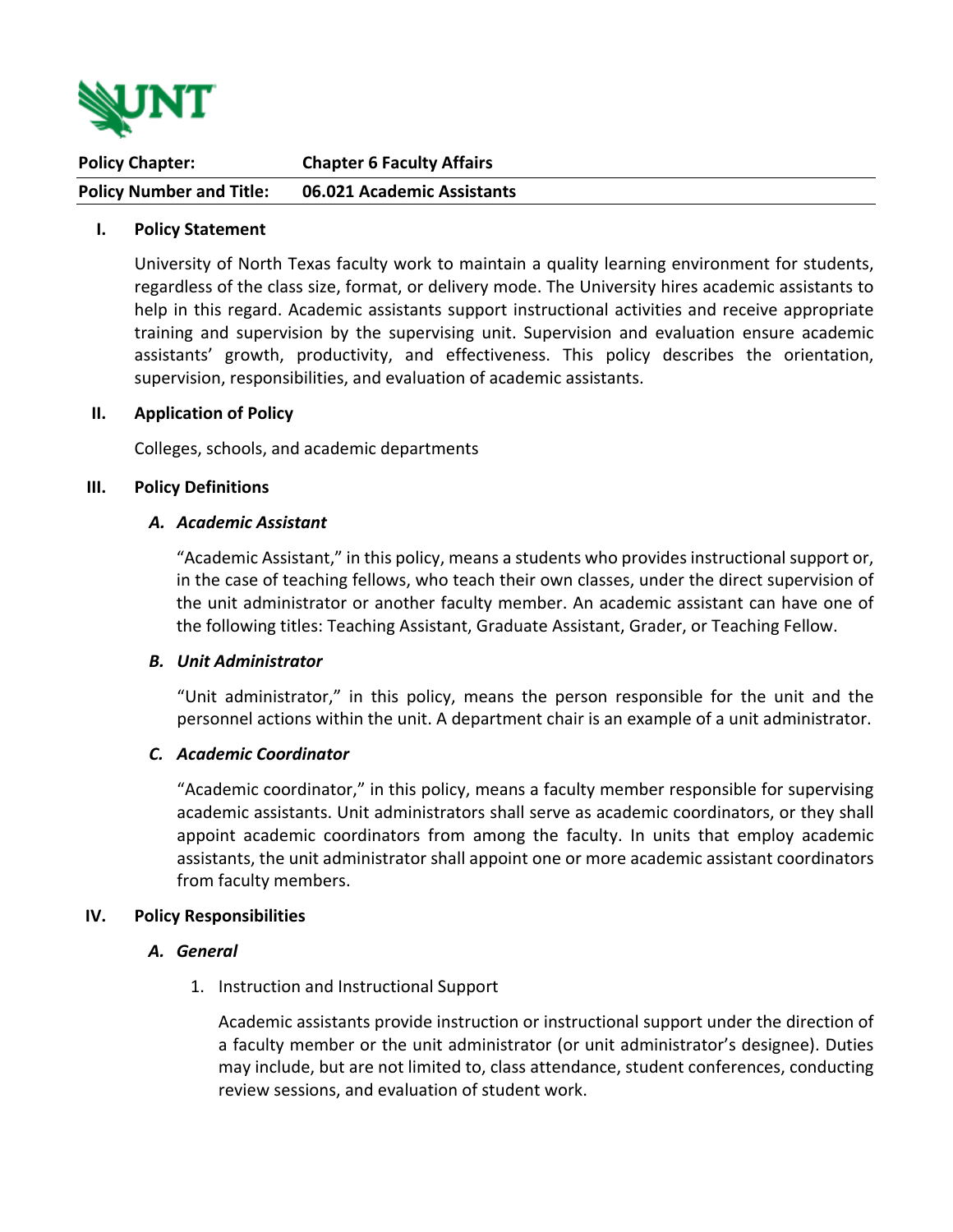2. Training

The University of North Texas requires appropriately trained academic assistants to support instructional activities in classes no matter the mode of instructional delivery. Such assistants need supervision and evaluation to encourage their growth, productivity, and effectiveness. Unit Administrators are responsible for ensuring academic assistants receive appropriate training and supervision in their individual roles.

3. Extent of Assistant Support

The extent of academic assistant support depends on the pedagogical methods in a course, but a minimum of one academic assistant is needed for every 60 students. Academic assistants who grade exams and other assignments must attend the lectures if requested by the instructor.

4. Qualifications and Assignments

Academic assistants must have the appropriate qualifications necessary to conduct their duties and for the particular needs of the course. Tasks (e.g., grading essay exams) requiring more sophisticated judgment should be assigned to academic assistants with more qualifications and experience.

5. Space

Unit administrators shall supply a physical space where academic assistants and students can interact during regularly‐scheduled office hours. This requirement does not extend to academic assistants with only online assignments.

## *B. Orientation and Training*

1. Orientation

Prior to the beginning of the fall and spring semesters each college, school, or department must conduct an orientation for academic assistants. Academic assistants new to the unit, especially teaching fellows and teaching assistants, including those with prior teaching experience, are required to attend an orientation session. Continuing academic assistants may be required to attend one orientation session per academic year at the discretion their unit administrator. The school/college may elect to hold this orientation at the department or unit level.

2. In-Service Training

Each academic unit administrator shall provide regular in‐service training for academic assistants with scheduled meetings each long semester. Unit administrators shall provide a summary of their units' training activities to their dean on an annual basis.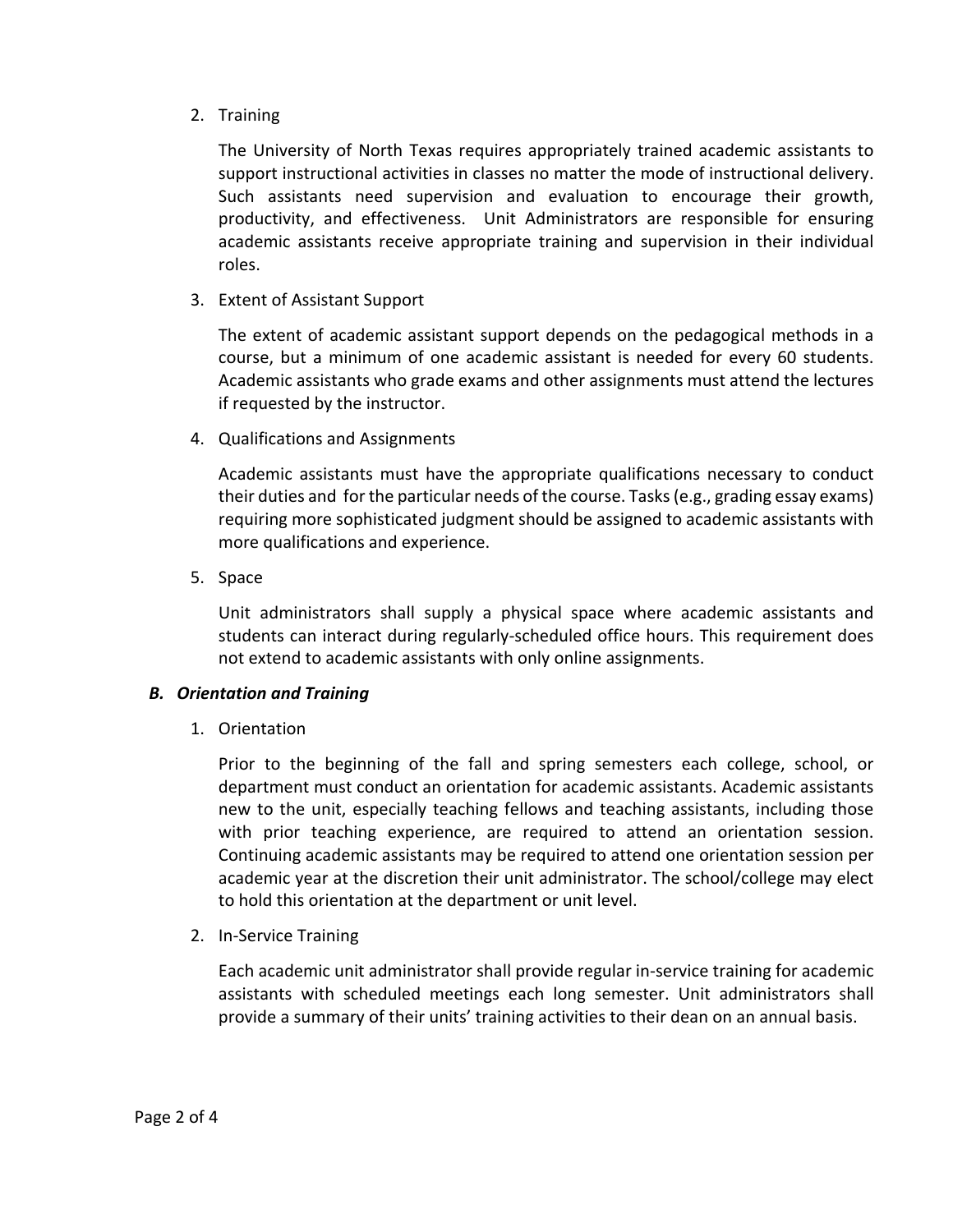# *C. Supervision*

1. Academic Coordinators

In units that employ academic assistants, the unit administrator may appoint one or more academic coordinators from among faculty members.

2. Supervision and Consultation

Reporting to the unit administrator, academic coordinators shall be responsible for supervising the academic assistants within their unit, in consultation with any faculty working with the academic assistants.

3. Planning

Academic coordinators shall work with their faculty, unit administrator, and/or dean to formulate orientation sessions and a systematic plan for supervision and evaluation of academic assistants within the unit.

# *D. Evaluation*

1. Guidelines

Evaluation of academic assistants is a departmental responsibility. Academic units that employ academic assistants shall develop evaluation guidelines. Unit-level evaluation guidelines are subject to the approval of the dean and shall be reviewed by the dean at least once every three years. at the call of the dean.

2. Communication

Academic assistants shall be advised of the evaluation process during the academic unit's orientation session.

3. Timing and Components

Academic coordinators shall review data (e.g., SPOT scores, comments from supervising faculty) on the performance of academic assistants each semester. They shall also administer evaluations at least once per academic year. Components of the annual evaluation shall include, but are not limited to:

- a. a self-evaluation narrative,
- b. feedback from supervising faculty,
- c. feedback from peers, where applicable, and
- d. feedback from students, where applicable.
- 4. Results

Academic assistants will receive the results of their evaluation at least annually; academic coordinators will schedule a conference to discuss the results.